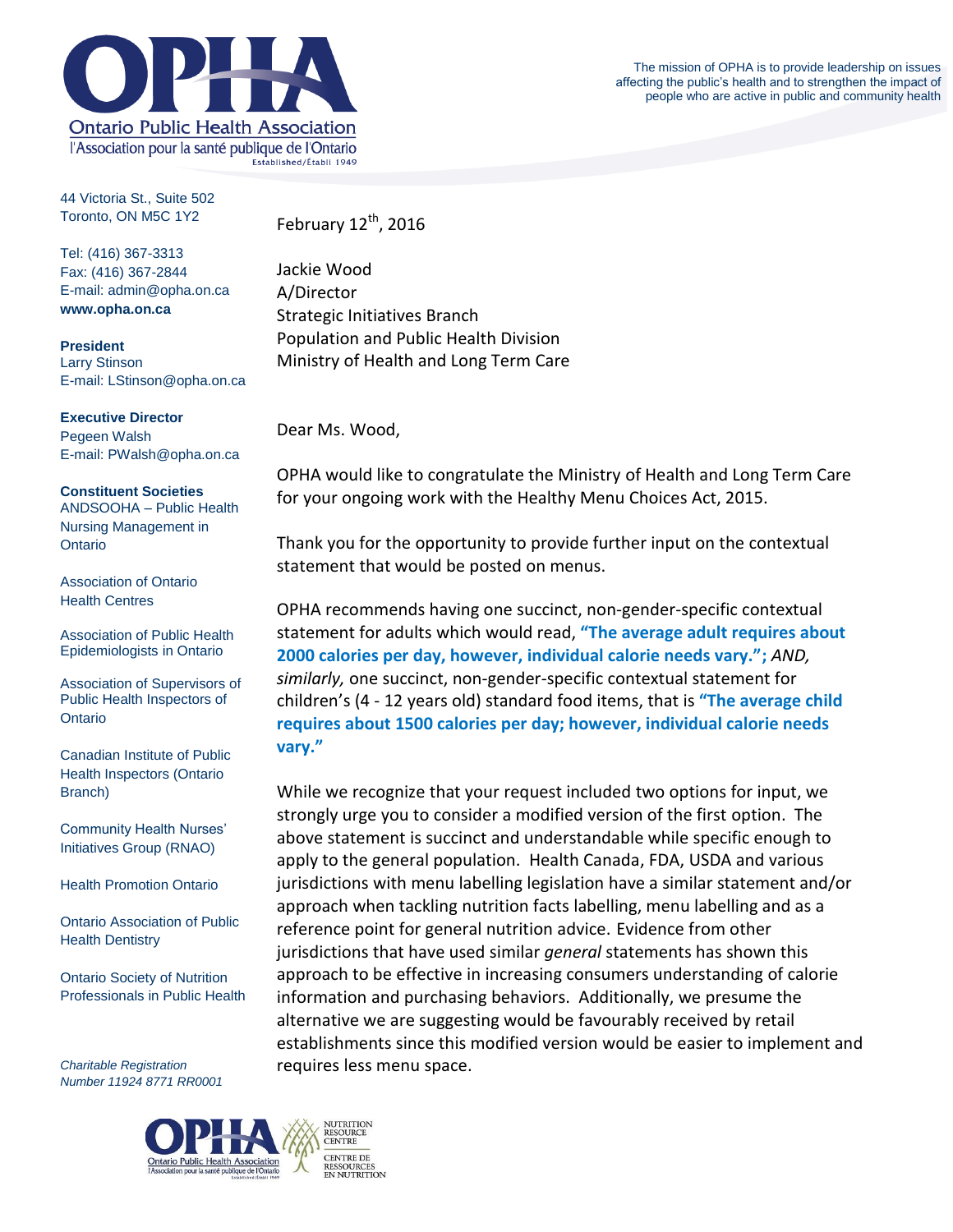OPHA is concerned that the proposed second contextual statement would not achieve its intended purpose because total daily calorie reference is not included and consumers would be required to refer to a website to fully understand the significance of the caloric information.

Finally, to maximize the public health impact of this policy and promote health equity, OPHA encourages your Ministry to be mindful of the broad range of literacy levels among consumers by **adopting an approach to nutrition communication that ensures health equity**. Low nutrition literacy is a common phenomenon well documented in the literature. However, research has shown that educational and promotional materials improve the outcomes of labeling initiatives. As such, **OPHA recommends that additional information on healthy eating and using nutrition information be provided to consumers as part of a public education campaign during the implementation period and beyond, rather than as a component of a contextual statement.**

In the attached appendix, we have included an evidence-based rationale and considerations underpinning our recommendations. We appreciate being able to convey the concerns and expertise of our members. In addition, we would welcome the opportunity to further discuss our recommendations, the role of Nutrition Resource Centre and ways NRC might support the implementation of this important legislation and the related regulations.

Sincerely,

P. Wash

KGough

Pegeen Walsh Karen Gough Karen Gough Karen Gough Karen Gough Karen Gough Karen Gough Karen Gough Karen Gough Karen Gough Karen Gough Karen Gough Karen Gough Karen Gough Karen Gough Karen Gough Karen Gough Karen Gough Karen Executive Director Program Manager Ontario Public Health Association Nutrition Resource Centre, OPHA [pwalsh@opha.on.ca](mailto:pwalsh@opha.on.ca) [kgough@opha.on.ca](mailto:kgough@opha.on.ca) kgough@opha.on.ca kgough@opha.on.ca kgough@opha.on.ca ( 416) 367-1281 (416) 367-2023

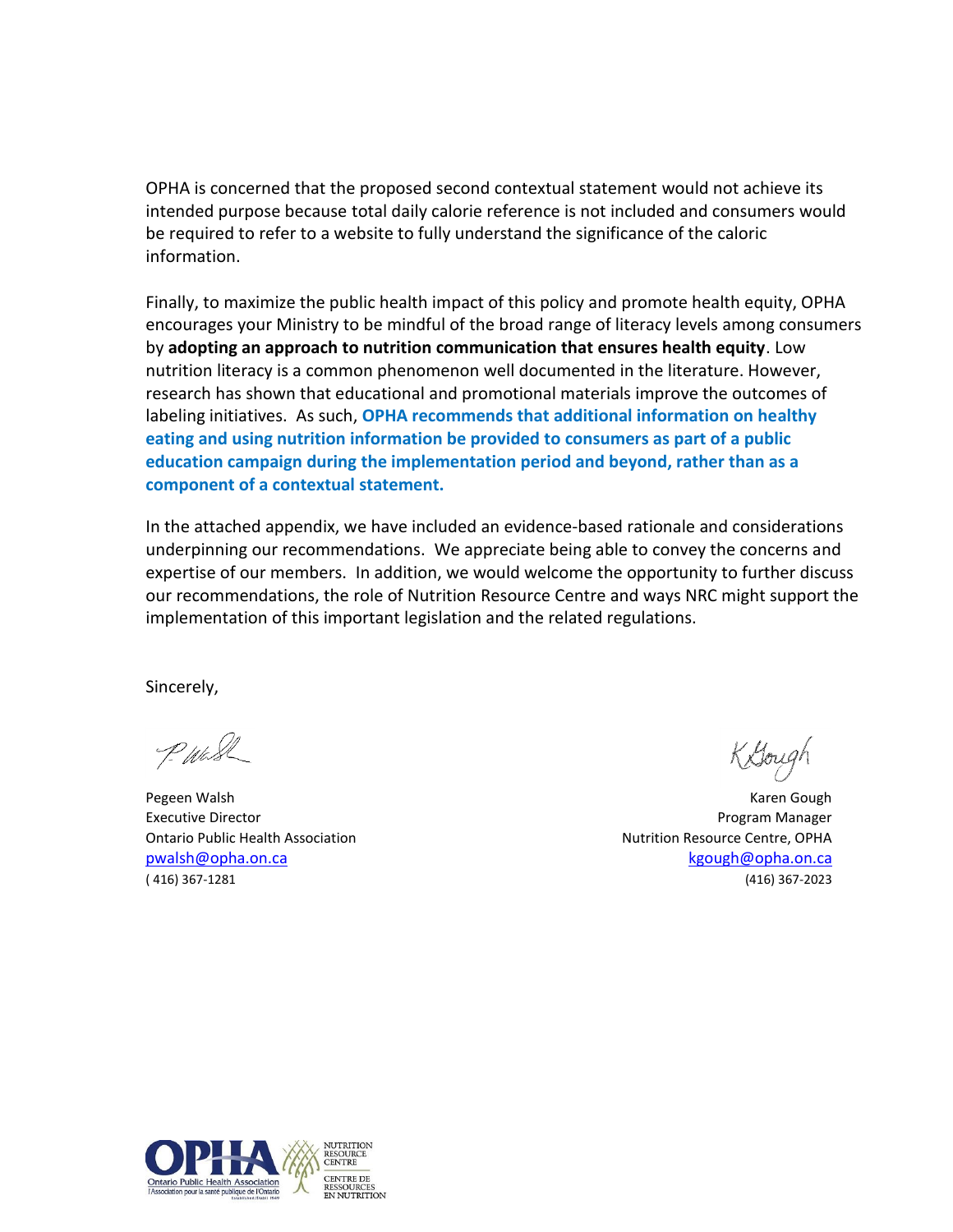# **Ontario Public Health Association Response – Healthy Menu Choices Act, 2015**

\_\_\_\_\_\_\_\_\_\_\_\_\_\_\_\_\_\_\_\_\_\_\_\_\_\_\_\_\_\_\_\_\_\_\_\_\_\_\_\_\_\_\_\_\_\_\_\_\_\_\_\_\_\_\_\_\_\_\_\_\_\_\_\_\_\_\_\_\_\_

#### **OPHA Recommendations**

With regard to the proposed contextual statement options, OPHA supports a modified version of option one, with a similar statement for children's standard food items. OPHA's recommendations are as follows:

- One succinct, non-gender-specific contextual statement for adults which states: **"The average adult requires about 2000 calories per day, however, individual calorie needs vary."**
- One succinct, non-gender-specific contextual statement for children (4 12 years old) which states: **"The average child requires about 1500 calories per day; however, individual calorie needs vary."**
- Additional information on healthy eating and using nutrition information be provided to consumers as part of a public education campaign during implementation period and beyond, rather than as a component of a contextual statement.

\_\_\_\_\_\_\_\_\_\_\_\_\_\_\_\_\_\_\_\_\_\_\_\_\_\_\_\_\_\_\_\_\_\_\_\_\_\_\_\_\_\_\_\_\_\_\_\_\_\_\_\_\_\_\_\_\_\_\_\_\_\_\_\_\_\_\_\_\_\_\_\_\_\_\_\_\_\_\_\_\_\_\_\_\_

### **OPHA Response:**

 $\overline{\phantom{a}}$ 

#### **Purpose of a contextual statement:**

The purpose of a contextual statement is to facilitate the comprehension and use of nutritional calorie postings by consumers to make healthier choices at the point of purchase when eating in a food service establishment. Calorie disclosure alone is meaningless to a consumer if an individual is unaware of total daily reference requirement for calories, and may not lead to the consumer making healthier choices.

**When calories and the numeric value for total daily caloric needs are communicated in tandem, by design, the consumer is enabled to understand the significance of the calorie information being provided in the context of their daily diet.** <sup>1</sup> As such, OPHA recommends that a contextual statement would include a reference value in order to increase the uptake and comprehension of nutrition information and to maximize opportunities for consumers to make healthier choices.

 $<sup>1</sup>$  National Archives and Records Administration, Department of Health and Human Services (2014) Federal</sup> Register. [Food Labeling; Nutrition Labeling of Standard Menu Items in Restaurants and Similar Retail Food](https://www.gpo.gov/fdsys/pkg/FR-2014-12-01/pdf/2014-27833.pdf)  [Establishments; Calorie Labeling of Articles of Food in Vending Machines; Final Rule.](https://www.gpo.gov/fdsys/pkg/FR-2014-12-01/pdf/2014-27833.pdf) Vol. 79, No. 230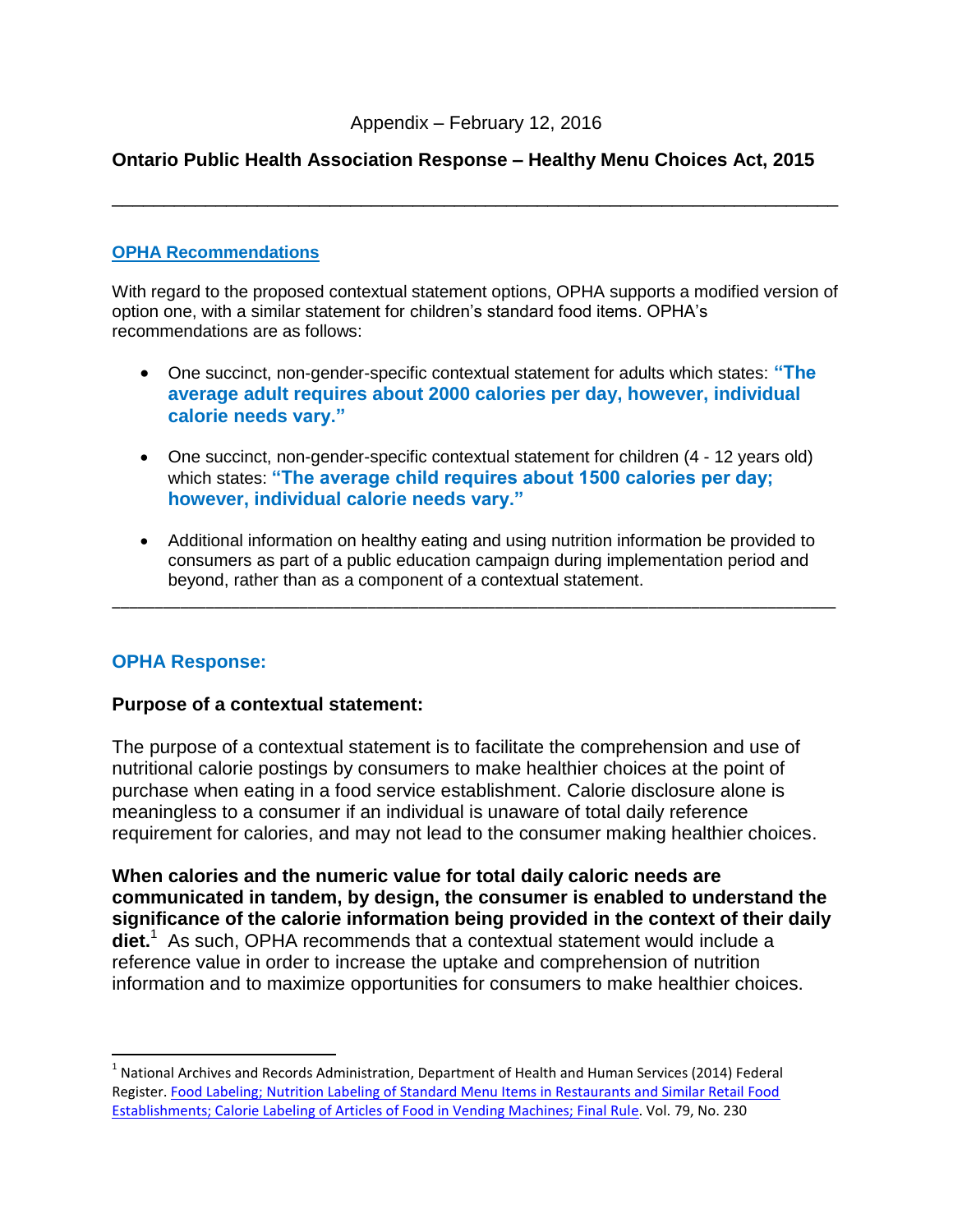As a paradigm policy, USA's federal legislation (U.S. Food and Drug Administration/FDA's final rule) explicitly articulates in its regulations not only how the contextual statement should be posted but the purpose for the statement. The federal register states:

"…the restaurant or similar retail food establishment shall disclose in a clear and conspicuous manner—(I) (aa) in a nutrient disclosure statement adjacent to the name of the standard menu item, on the menu listing the item for sale, the number of calories contained in the standard menu item, as usually prepared and offered for sale; (bb) a succinct statement concerning suggested daily caloric intake, as specified by the Secretary by regulation and posted prominently on the menu and designed to enable public to understand, in the context of total daily diet, the significance of the caloric information that is provided on the menu;..."<sup>2</sup>

# **Principles of contextual statement design:**

Internationally, there are a number of defined principles for contextual statements that should be met to ensure that the statement is designed such that the consumer is able to understand calorie information in the context of total daily diet.<sup>1</sup> For example, the FDA has articulated the following principles of contextual statement design<sup>1</sup>:

 $\bullet$  It is succinct;

l

- It is written in plain language;
- The total calorie value is framed so that it is NOT representative of everyone, rather it is clear that it represents an average or estimate (i.e. the "average" adult requires XX calories… or… adults need "about" XX calories);
- It facilitates comparison of calorie postings to total calories; and
- It informs consumers that individual needs vary.<sup>1</sup>

### Proposed contextual statement option 1:

# **1. A contextual statement that reflects gender based variation in daily caloric needs.**

For example, "*The average female adult requires XX calories per day and the average male adult requires XX calories per day, however, individual calorie needs may vary.*"

<sup>&</sup>lt;sup>2</sup> 2010 Patient Protection and Affordable Care Act. SEC. 4205 Nutrition Labelling of Standard Menu Items at Chain **[Restaurants](https://cspinet.org/new/pdf/menulabelingbill.pdf)**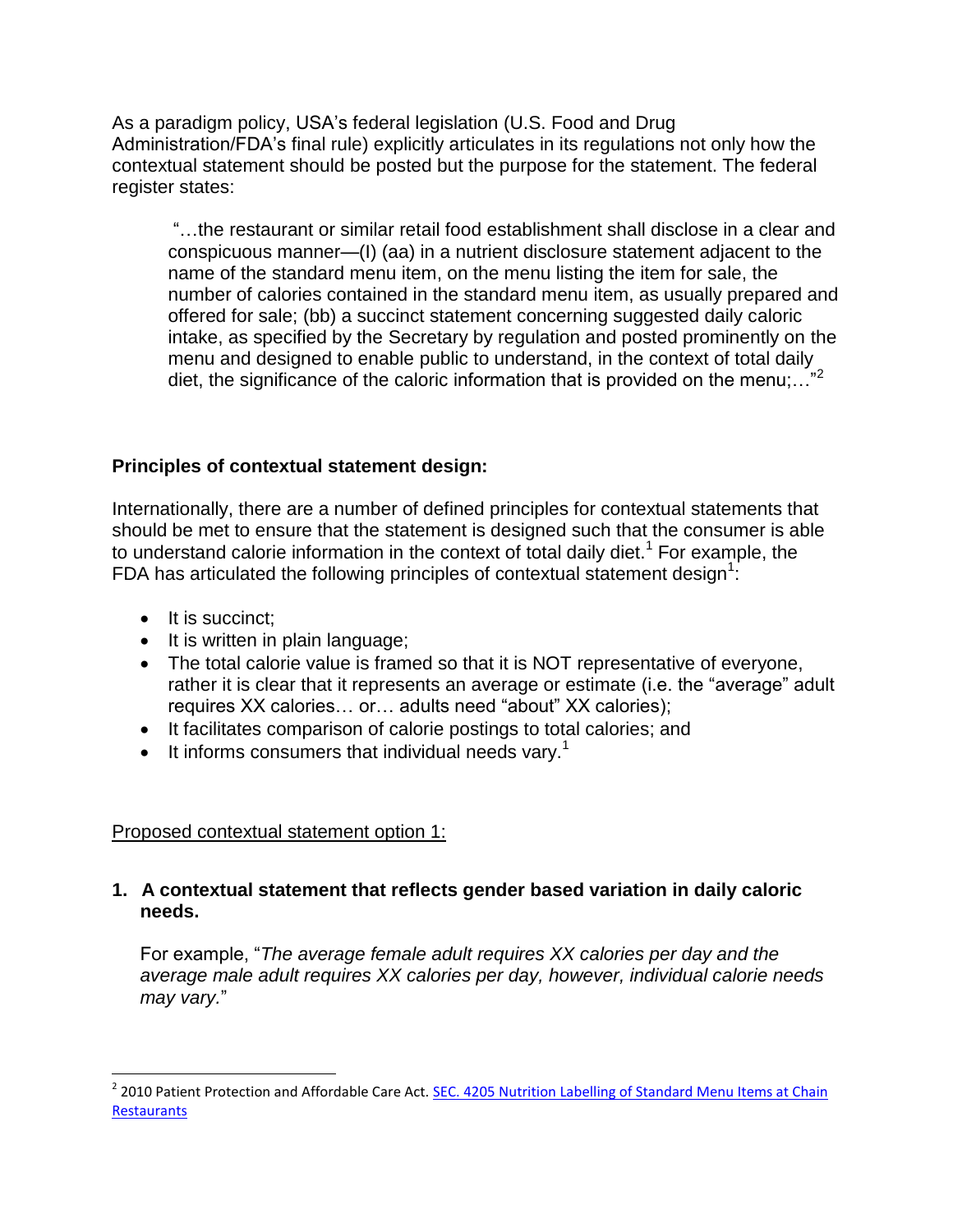# **OPHA's comments on option 1**

While the proposed first option meets many of the principles for designing a contextual statement, the differentiation by sex increases the wordiness rendering the statement less succinct. This **differentiation by sex is not relevant** given the small range of variation in average daily caloric needs between sedentary male and female adults. Many other jurisdictions have not made this distinction when designing heir contextual statements in menu labelling regulations; opting for one non-gender-specific statement that is simple to understand and apply when making a food choice at the point of purchase in a food service establishment. USA's federal regulations, for example, require the following contextual statement for adults: "2,000 calories a day is used for general nutrition advice, but calorie needs vary.

In line with FDA's ruling, **OPHA does not support an adult contextual statement with multiple caloric reference values or that specifies factors that contribute to individual variation in calorie needs, such as sex or physical activity**, as the phrase "individual calorie needs vary" suggests that it is not representative of everyone. The average daily caloric requirement for adults should be 2000 calories which is consistent with the percent daily value reference set by Health Canada and the FDA for use on the Nutrition Facts Table. **This 2,000 daily calorie value has been established federally, in both Canada and the United States, as the standard reference value for nutrition facts labelling, menu labelling and general nutrition advice for**  adults. $1,3$ 

**Communication of the 2,000 calorie reference value has proven to increase awareness and uptake of calorie information.** According to a study examining consumer understanding of calorie labelling, knowledge of the 2,000-calorie value for general nutrition advice was low among study participants, indicating low nutrition  $l$  literacy among the public.<sup>4</sup> However, when participants received messaging about the 2,000-calorie reference value, 39% of participants reported raised awareness of their calorie consumption and 52% agreed this information would be used when making food choices in the future.<sup>4</sup> More to the point, the use of a single number, rather than a range or multiple numbers, simplifies the information for the consumer and, according to research exploring messages to communicate calories on the menu, a simplified contextual statement with a general guideline of 2,000 daily calories is preferred by consumers.<sup>5</sup>

<sup>&</sup>lt;u>a</u><br><sup>3</sup> Canadian Food Inspection Agency. (2016) <u>Information on the Nutrition Facts Table: Daily Intake</u>

<sup>&</sup>lt;sup>4</sup> Abel et al. (2015) Consumer Understanding of Calorie Labeling: A healthy Monday E-Mail and Text Message Intervention<http://www.ncbi.nlm.nih.gov/pubmed/25082982>

<sup>&</sup>lt;sup>5</sup> Darden. [Communicating Calories Consumer-Tested Messages About Calories on the](http://www.sneb.org/documents/Menu_Labeling_communicating_%20calories.pdf)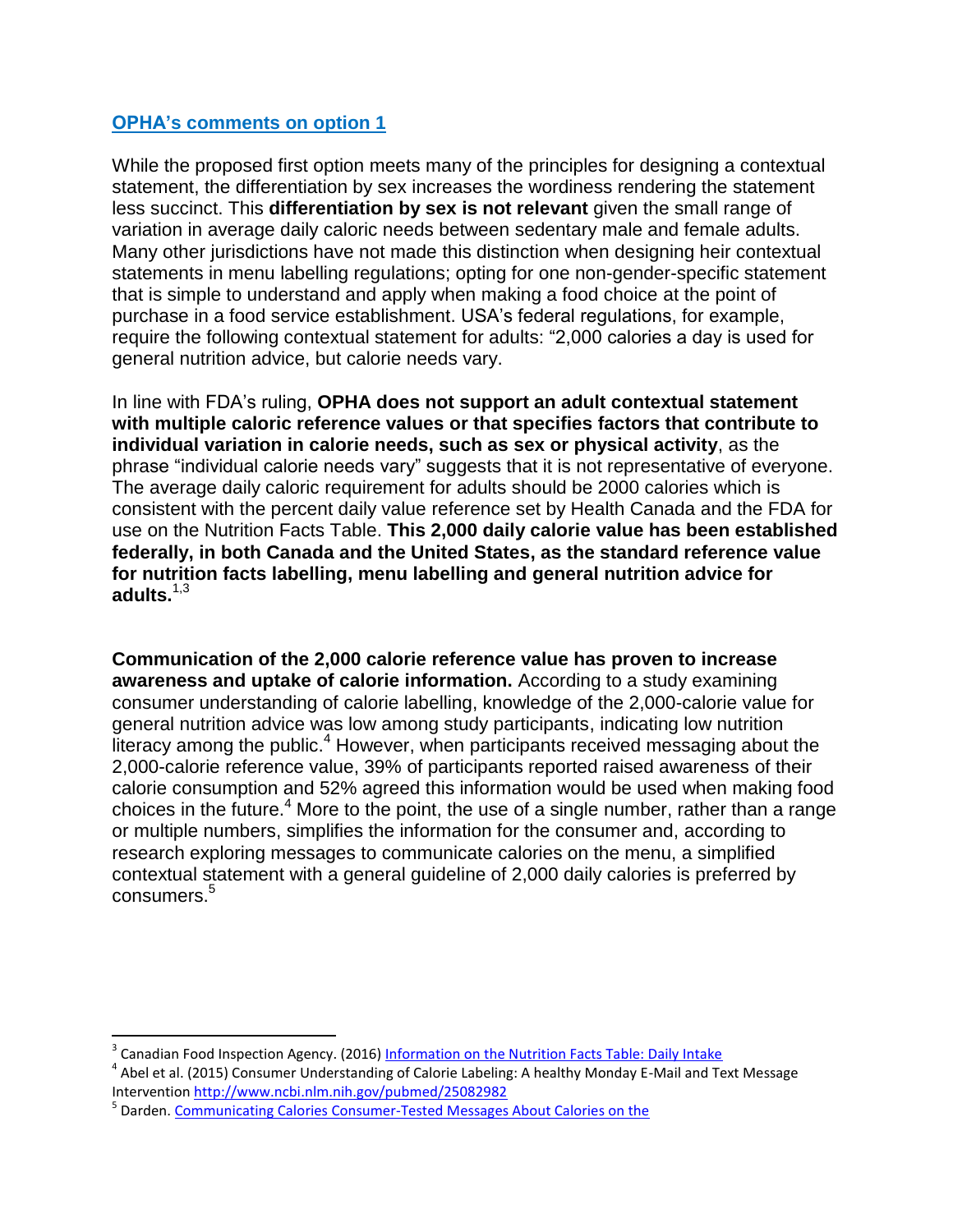**OPHA recommends modifying first proposed contextual statement option for adults as follows:**

### **"The average adult requires about 2000 calories per day, however, individual calorie needs vary."**

**Additionally, OPHA recommends that the adult contextual statement NOT be applied to children's meals.** Children, under the age of 13 years, belong to an age group that has a great variation in daily caloric requirements when compared to adults. Moreover, as Public Health Ontario's preliminary research findings have demonstrated, the use of a contextual statement, specifically for children and in tandem with calories information, enabled parents to make the healthier food choice for their child from the offerings at two well-known food service premises. A contextual statement specifically for children should be included when there is a children's menu and/or anywhere a children's food item is listed, depicted or displayed.

A contextual statement for children is important to provide parents with an appropriate reference value when making food choices on behalf of their children. **Average reference values for adults are inaccurate when applied to children and could lead to significant overconsumption of calories when misinterpreted by parents.**  For example, in the evaluation of Philadelphia's menu labelling legislation, one study examining the nutritional content of food on menus in food service establishments – found that children's' meals averaged 53% of calories (based on 1400 kcal/d) for an entire day and provided over 70% of daily recommended levels of sodium (based on 1610mg/day) and saturated fat. $6$  If parents in these food service premises were to compare the caloric and sodium content of these children's meals to the average adult's reference value for calories and sodium, parents would interpret these meals as meeting only ~37% of their child's average daily requirement for calories and only ~49% of their child's average daily requirement for sodium, which may lead them to believe that the meal is `healthier` or less of a concern with regard to calories or sodium.

The misinterpretation of children's nutrition information by parents in food service premises is highly concerning. **Misinterpretation of information by parents may not only lessen the intended impact of the policy but could potentially contribute to childhood obesity as parents may choose higher calorie meals for their child.**

When developing a contextual statement for children, the following are critical considerations for calculating the reference value for average daily caloric requirement for children.

> i. Age Range - The selected age cut-offs will affect the numeric reference value for daily caloric needs.<sup>7</sup> As this statement will apply to a child's meal, such as a 'Happy Meal' at McDonald's, the age

 $\overline{\phantom{a}}$ 

<sup>&</sup>lt;sup>6</sup> Drexel University, School of Public Health. (2013) <u>Menu Labeling Evaluation: Recommendations for Restaurants</u> <sup>7</sup> Institute of Medicine of the National Academies Press (2005) <u>Dietary Reference Intakes for Energy, Carbohydrate,</u> [Fiber, Fat, Fatty Acids, Cholesterol, Protein and Amino Acids](http://www.nap.edu/read/10490/chapter/1)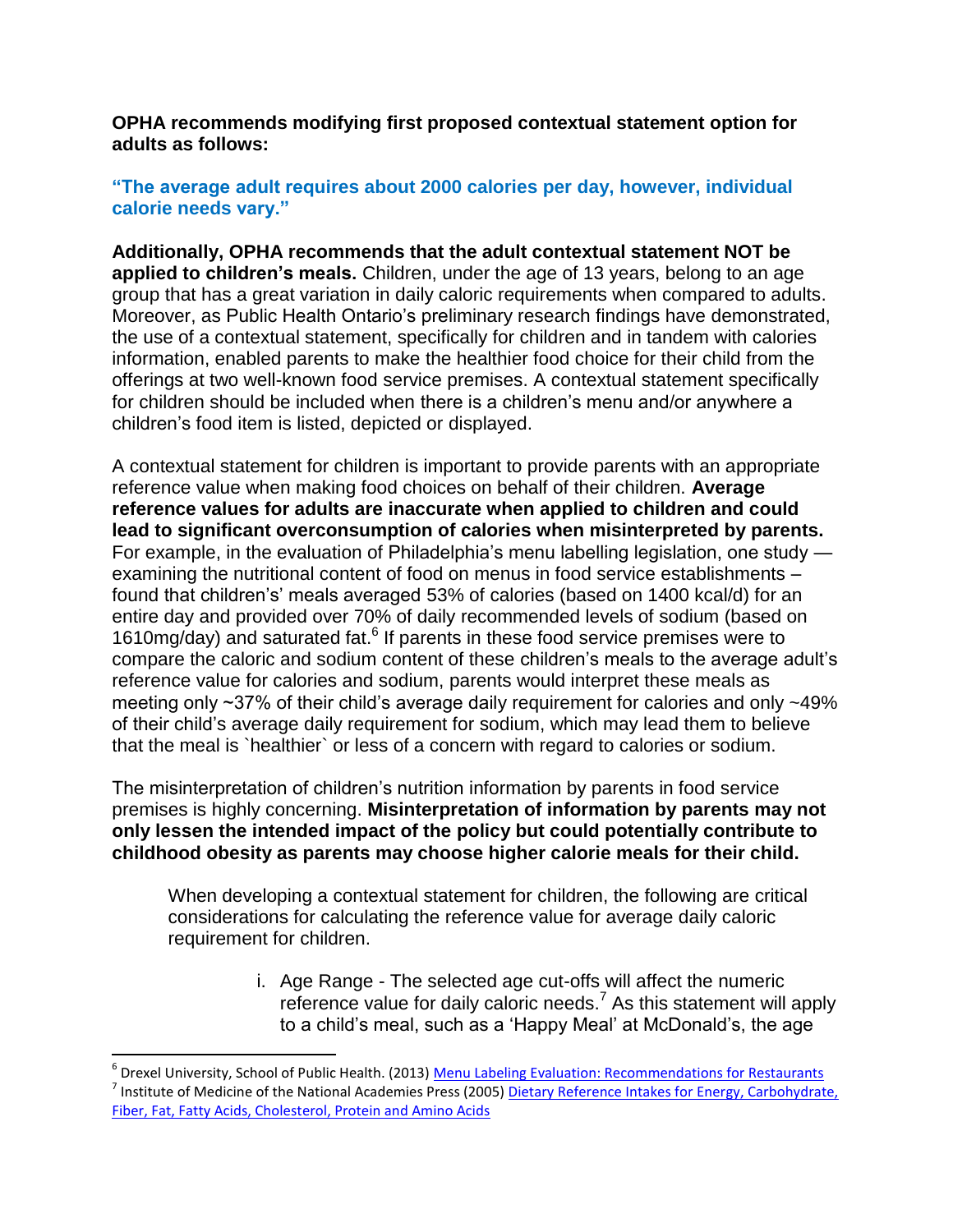range should reflect the typical age range that food service establishments use for eligibility to purchase a child's meal (e.g. 4 - 12 years old). This age range for a child's contextual statement is similar to that set in USA's federal legislation.<sup>1</sup> As adolescents' daily caloric range is similar to adults and they would not typically consume a child's meal, this age group should not have a separate reference value or contextual statement from adults. Moreover, the inclusion of adolescents (13 -18 years of age) in energy requirement calculations for children will increase the reference value considerably and would not reflect the age range intended for a child's meal or the daily caloric needs for a child. **As such, OPHA recommends using 4 - 12 years old as the age range for calculating the reference value for a child's contextual statement.**

ii. Activity Level - Just under 7% of Canadian children and youth achieve the guideline of 60 minutes of moderate-to-vigorous physical activity (MVPA) per day at least 6 days a week.<sup>8</sup> Based on this information, the average Canadian child's estimated energy requirements (EER) can be based on sedentary or low active physical activity level. This approach consistent with USA's federal legislation, which based children's estimated calorie needs on sedentary children; opting to not focus on additional calories consumed by a sub-set of active children.<sup>1</sup> This is also the consistent approach used when federal health agencies, including Health Canada, FDA and USDA, have established the adult daily calorie reference amount as basis for general nutrition advice for adults and nutrition facts labelling.<sup>1</sup>

Given the two considerations above, calorie reference values were calculated using the estimated Energy Requirements (EER) for boys and girls.<sup>6</sup> For children the average calories per day required for boys (age 4 to 12) is about 1600 calories and for girls about 1480 calories – averaging to 1540 (~1500 kcal) calories per day.

**OPHA recommends the following contextual statement to support the use of calorie information by parents for selecting children's food items/meals:** 

**"The average child requires about 1500 calories per day; however, individual calorie needs vary."**

 $\overline{\phantom{a}}$ 

<sup>&</sup>lt;sup>8</sup> Statistics Canada <u>http://www.statcan.gc.ca/pub/82-625-x/2011001/article/11553-eng.htm</u>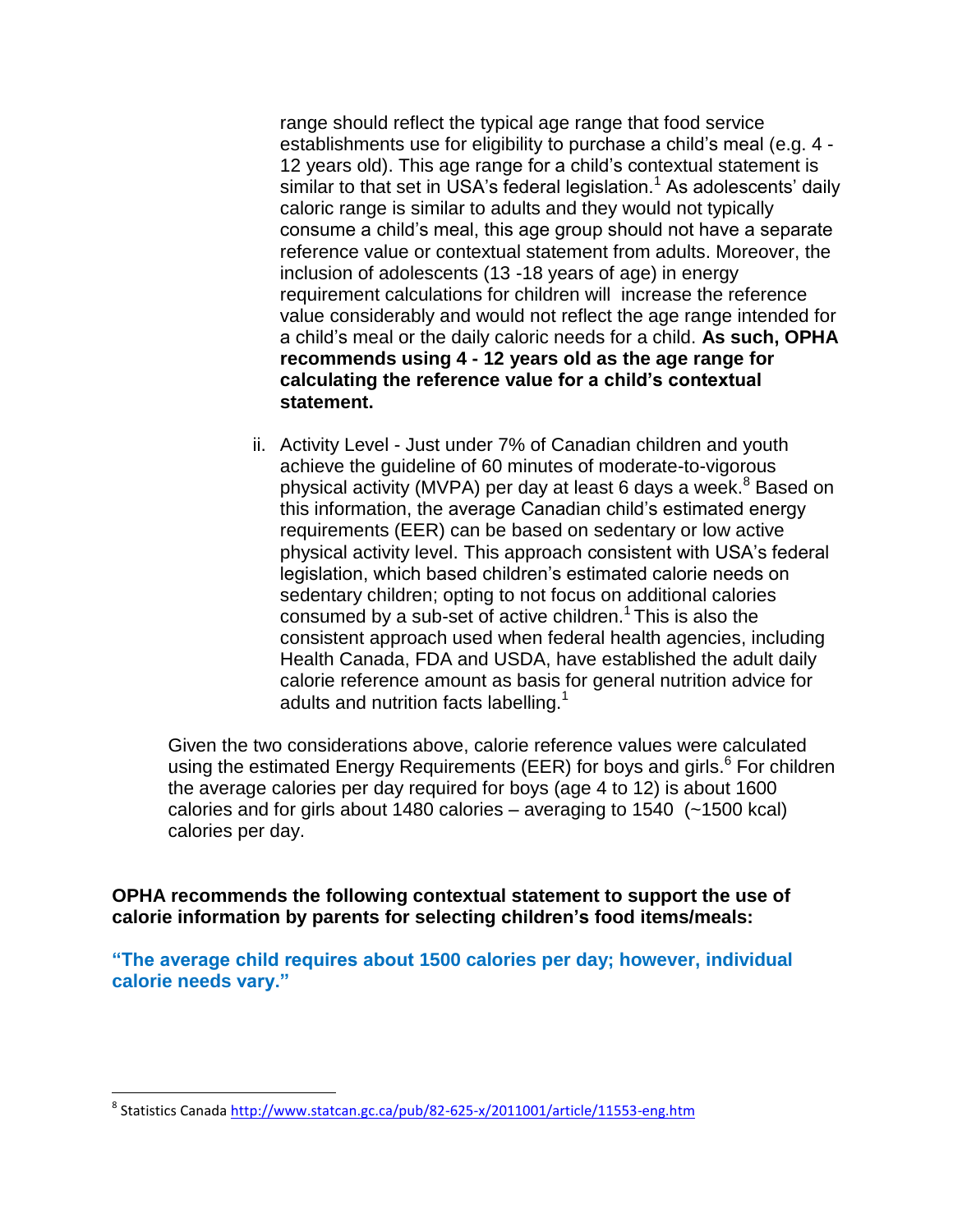### Proposed contextual statement option 2:

**2. A contextual statement that does not provide a numeric value for caloric need but provides a reference to a ministry web page with reputable sources of information for individuals to determine their daily caloric needs.** 

For example: "*Individual daily caloric needs vary depending on gender, age and activity level. For more information on healthy eating visit XXX."* (Ministry healthy eating URL to be inserted).

### **OPHA's comments on option 2**

**The proposed second contextual statement option is not designed such that it will achieve the intended purpose of a contextual statement**, which is to enable consumers to understand the significance of calories information on menus in the context of total daily diet to facilitate healthier food choices in food service establishments at the point of purchase. Moreover, this proposed option does not meet the essential principles for contextual statement design. It is not succinct, and more importantly, does not provide a reference value for total calories.

**Low nutrition literacy is a common phenomenon documented in the literature**. 4,9,10,11 For example, in Abel et al.'s study exploring consumer understanding of calorie labelling, more than half of the study group could not identify the 2,000-calorie reference value for general nutrition advice.<sup>4</sup> Moreover, **research has shown that educational and promotional materials improve the outcomes of labeling initiatives.**<sup>12</sup>**,**13,14 To maximize the public health impact of this policy and promote health equity, **OPHA encourages your Ministry to be mindful of the broad range of literacy levels among consumers by adopting an approach to nutrition communication that ensures health equity.** 

l <sup>9</sup> Bleich, S. N., & Pollack, K. M. (2010). The publics' understanding of daily caloric recommendations and their perceptions of calorie posting in chain restaurants. *BMC Public Health*, *10*, 1-10[. http://bmcpublichealth.biomedcentral.com/articles/10.1186/1471-2458-](http://bmcpublichealth.biomedcentral.com/articles/10.1186/1471-2458-10-121)

<sup>&</sup>lt;mark>[10-121](http://bmcpublichealth.biomedcentral.com/articles/10.1186/1471-2458-10-121)</mark><br><sup>10</sup> Elbel, B., Gyamfi, J., & Kersh, R. (2011). Child and adolescent fastfood choice and the influence of calorie labeling: A natural experiment. *International Journal of Obesity*, 35, 493-500. <u>http://www.ncbi.nlm.nih.gov/pubmed/21326209</u><br><sup>11</sup> Krukowski, R. A., Harvey-Berino, J., Kolodinsky, J., Narsana, R. T., & DeSisto, T. P. (2006). Consumers may no

understand

calorie labeling in restaurants. *Journal of the American Dietetic Association*, *106*, 917-920.

[https://www.researchgate.net/publication/7062778\\_Consumers\\_May\\_Not\\_Use\\_or\\_Understand\\_Calorie\\_Labeling\\_in\\_Restaurants](https://www.researchgate.net/publication/7062778_Consumers_May_Not_Use_or_Understand_Calorie_Labeling_in_Restaurants) <sup>12</sup> Bergen, D., & Yeh, M. (2006). Effects of energy-content labels and motivational posters on sales of sugar-sweetened beverages: Stimulating sales of diet drinks among adults study. *Journal of the American Dietetic Association*, *106*, 1866-1869.

[https://www.researchgate.net/publication/7062778\\_Consumers\\_May\\_Not\\_Use\\_or\\_Understand\\_Calorie\\_Labeling\\_in\\_Restaurants](https://www.researchgate.net/publication/7062778_Consumers_May_Not_Use_or_Understand_Calorie_Labeling_in_Restaurants) 13 French, S. A., Jeffery, R. W., Story, M., Brietlow, K. K., Baxter, J. S., Hannan, P., & Snyder, M. P. (2001). Pricing and promotion effects on low-fat vending snack purchases: The CHIPS study. *American Journal of Public Health*, *91*, 112-117.

<sup>&</sup>lt;u><http://www.ncbi.nlm.nih.gov/pmc/articles/PMC1446491/></u><br><sup>14</sup> Roberto, C. A., Larsen, P. D., Agnew, H., Baik, J., & Brownell, K. D. (2010). Evaluating the impact of menu labeling on food choices and intake. *American Journal of Public Health*, *100*, 312-318[. http://www.ncbi.nlm.nih.gov/pmc/articles/PMC2804627/](http://www.ncbi.nlm.nih.gov/pmc/articles/PMC2804627/)